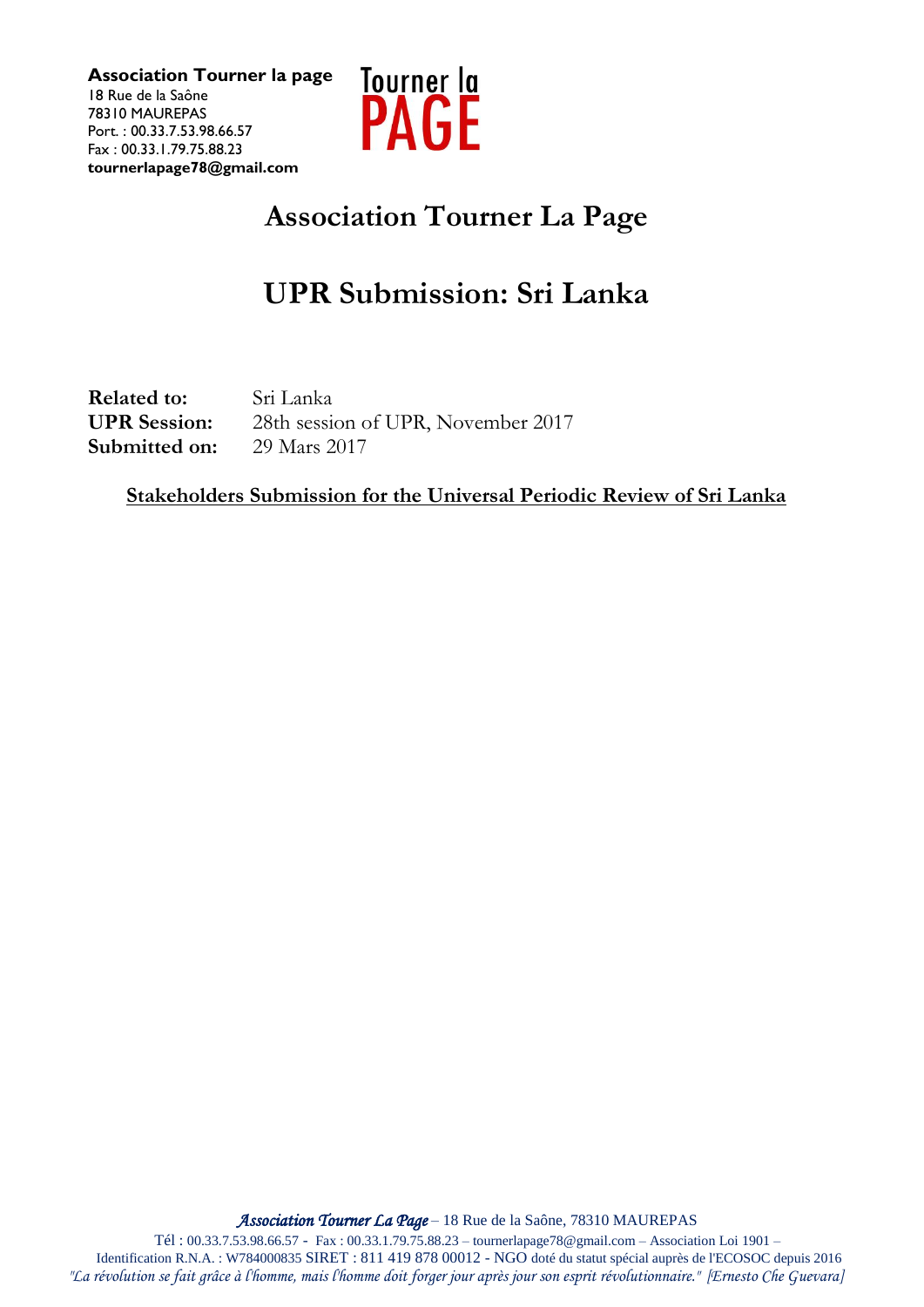## **Thousands mobilize in Ezhuka Thamizh in Batticaloa, denounce genocidal 'Sri Lanka'**

Thousands of Tamils mobilized in Batticaloa on Friday denouncing the unitary State model of genocidal Sri Lanka currently being envisaged in the constitutional proposals in the South. The SL regime in Colombo has discarded the proposals submitted in open and transparent manner by the Tamils in the North-East, the organizers of the event, Tamil People's Council, said. The entire constitutional process has become a secretive discourse while the notorious Prevention of Terrorism Act is used to muffle the freedom of expression of Eezham Tamils in the North and East, the speakers, including Justice C.V. Wigneswaran, said in their speeches. There should be full-scale demilitarization. The 6th Amendment to the SL Constitution and the draconian PTA should be scrapped for a free and fair constitutional process to take place in the North-East.

Only a transparent process respecting the right to self-determination and the distinct sovereignty of Eezham Tamils and international investigations on crimes that have taken place in the island could ensure a positive future to all the nations and communities in the island, the organizers said.

The event was organized by the TPC, which is a diverse forum across the political parties, professionals, academics and civil society activists. At least 5,000 Tamils took part in the event. The TPC has however failed to win Tamil-speaking Muslim participation in the uprising.

Citing the failure on the part of the SL State and its international backers on delivering international investigations on Tamil genocide, crimes against humanity and war crimes in the island, the uprising named Ezhuka Thamizh, reminded the responsibility of the international community in course correcting the genocidal character of the SL State.

The unitary character of SL constitution will only uphold the genocidal character of the SL State, the organizers said. The talk of 'federal character' is therefore meaningless without a genuine and transparent process on the main equation to the national question, the organizers told urging Tamils across the world to edify the global community.

The uprising has received the backing of grassroots organizations in the district, particularly from the coastal and interior areas of the district.

Delegates from Trincomalee and Ampaa'rai districts also took part in the uprising joining hands with Northern Provincial Council Chief Minister Justice C.V. Wigneswaran, Tamil National Peoples' Front led by Gajendrakumar Ponnambalam, the EPRLF led by Suresh Premachandran and the PLOTE led by Tharmalingam Sidharthan. The appearance of Batticaloa District TNA Parliamentarian S. Viyalendran on the stage sent a sharp message to fellow TNA parliamentarians from the district.

The Ezhuka Thamizh people uprising is the last chance to exert a pungent pressure on the Government for the delivery of Justice regarding people made to disappear, MPc Ananthy Sasitharan has called all people to join in the Ezhuka Thamizh, the people's uprising.

In its list of demands, the 'Eluga Thamil' (Tamils Arise!) rally in Jaffna, Sri Lanka, on Sept 24 included phrases that form the bedrock of Tamil nationalism – 'Tamil nation, sovereignty and the 'right to selfdetermination.'

This is because the Sri Lanka government and Tamil politicians supporting the regime are deemed ineffective in preventing the Tamils' political power base from eroding, and supporters of the rally believe that nationalism is the bulwark against such attrition.

Tél : 00.33.7.53.98.66.57 - Fax : 00.33.1.79.75.88.23 – tournerlapage78@gmail.com – Association Loi 1901 –

Identification R.N.A. : W784000835 SIRET : 811 419 878 00012 - NGO doté du statut spécial auprès de l'ECOSOC depuis 2016 *"La révolution se fait grâce à l'homme, mais l'homme doit forger jour après jour son esprit révolutionnaire." [Ernesto Che Guevara]*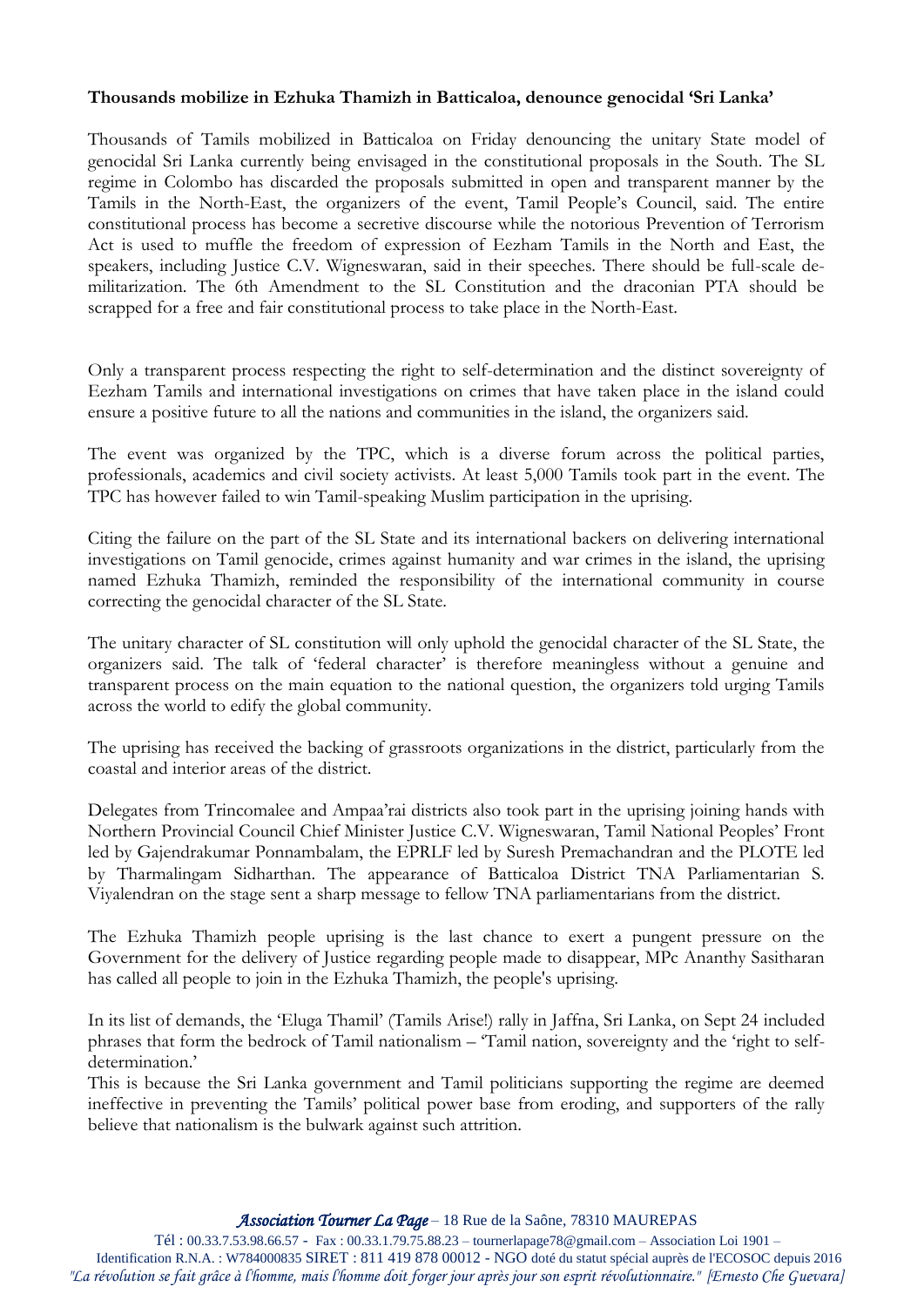The rally was called by the Tamil Peoples' Council (TPC), a loose coalition of political parties, civil society organisations and religious bodies co-chaired by the chief minister of the Tamil-majority Northern Provincial Council (NPC) C. V. Wigneswaran.

"Elected representatives cannot deliver the goods unless backed by a peoples' movement," Wigneswaran, explaining the purpose of Eluga Thamil. The circumstances that gave rise to Eluga Thamil echoes events in the 1970s. In 1972, Sri Lanka's Parliament, sitting as a constituent assembly, was debating a new Constitution. The Tamils, who are the minority in Sri Lanka, put forward demands for a Federal Constitution to share power with the majority Sinhalese. The Sinhalese, however, favoured a unitary state that concentrated political power in a central Parliament.

Even after 8 years from the end of the war, Tamil people are not in receipt of proper Justice with regard to, people made disappear, eurrendered and the political prisoners. Disapeared's family members are attending courts with regard to people who disappeared and people made to disappear, but there is no any solution from the locale mechanism.

You may be aware of the Fast undertaken by the relatives of those who are Missing and those Political Prisoners in incarceration opposite Vavuniya Police Station. For more than 5 days they have not consumed any water let alone food. Many are quite old had looking for their relatives.

On earlier occasions too I had written on behalf of fasting persons and Your Excellency was pleased to take steps in that regard though nothing concrete came about in the long run.

Current Sri Lankan Government came into power inter alia with the goodwill and franchise of Tamil people. There were considerable expectation when Maithiri Sirisena was elected as President. Generally his Government opined that the PTA must be withdrawn, that Political Prisoners must be given an Amnesty, that immediate steps must be taken to inquire into the fate of Missing persons and so on.

The Office of Missing Persons is presently only in name. It has no teeth. Even if it starts functioning in earnest the Panel of Inquirers cannot take effective steps against Military suspects. They need to forward their views to the Courts, consequently resulting in heavy delay. Many peoples are waiting for a Justice.

Following the presidential and parliamentary elections in 2015, a national unity government was cobbled together, pledging to work according to principles of good governance. Although in the opposition, the Tamil National Alliance (TNA), the largest Tamil parliamentary party, provides the regime support, especially on matters of national reconciliation.

Good governance, however, has not delivered nothing to Tamils, either in protecting their rights or ensuring security. Sections of the Tamil population that believe this is due to the eroding power base of the Tamils were an important element that called for Eluga Thamil.

One of many weapons wielded by successive governments in Sri Lanka to diminish the Tamil political power base has been changing demographics in the Tamil-dominated Northern Province, where Tamils are 88 percent, and in the Eastern Province, where Tamils and Tamil-speaking Muslims are a majority.

Changing demographics were underway by the 1950s, principally through the state-sponsored settlement of Sinhalese – known as colonisation schemes – in areas where Tamils were the numerical majority. It was believed that Sinhala settlers would vote to ensure fewer Tamil legislators would be elected from these areas, thereby reducing Tamil representation in Parliament. It would also give local government control to Sinhalese. Moreover, large pockets of Sinhalese could threaten the physical security of Tamils through riots and pogroms. This strategy continues even today.

Tél : 00.33.7.53.98.66.57 - Fax : 00.33.1.79.75.88.23 – tournerlapage78@gmail.com – Association Loi 1901 – Identification R.N.A. : W784000835 SIRET : 811 419 878 00012 - NGO doté du statut spécial auprès de l'ECOSOC depuis 2016 *"La révolution se fait grâce à l'homme, mais l'homme doit forger jour après jour son esprit révolutionnaire." [Ernesto Che Guevara]*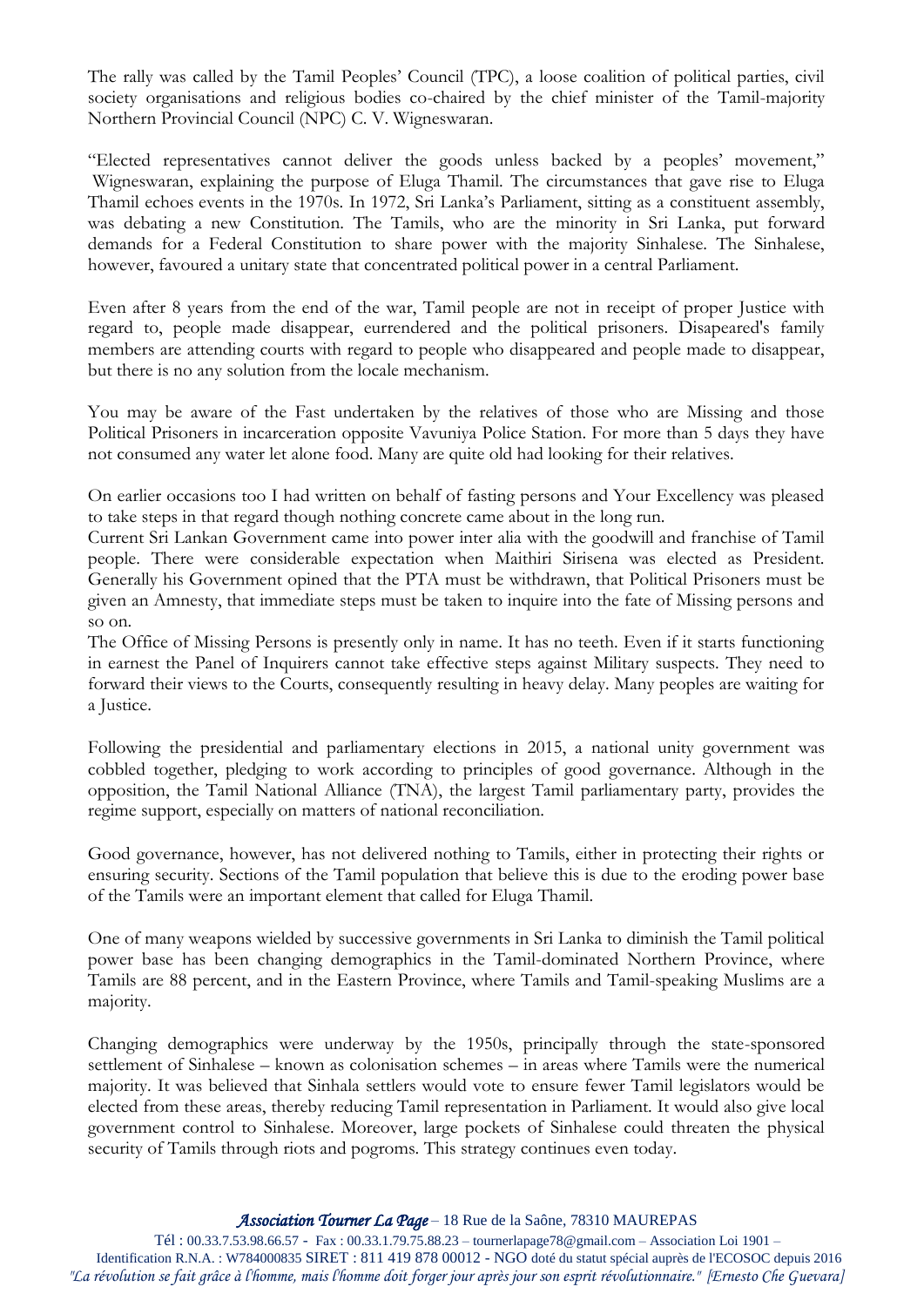Demographic changes through settlements have been compounded by two other projects. One is using the almost exclusively ethnic Sinhala military to undermine civic life in the Tamil areas. This is by the military holding large areas of land both private and public. Although some land is being returned to Tamils, it is at a much slower rate than desired.

The second strategy is for the military to own businesses, ranging from wayside kiosks to hotels in Jaffna. This has led to frequent complaints by Tamil entrepreneurs that they face unfair competition. Further, militarisation has disempowered civilians from taking charge of their lives.

Holding on to land and running businesses within a militarised environment has led to the continuation of an unstable society with large numbers of internally displaced persons (IDPs) and an unsure future for entrepreneurs who want to invest in the North. These conditions make populations politically apathetic, as well as serves as an important push factor for outward migration. This, in turn, negatively affects the Tamil political power base.

This is why Tamils feel they are not in control of their politics and asserted the right to selfdetermination at the Eluga Thamil rally.

The Eluga Thamil rally challenged 'Buddhisation' by emphasising the 'Tamil nation'. Nationalism is certainly controversial, but a mass of people live in northern Sri Lanka are bound by ties of language, culture and shared history. That doesn't deny differences exist within Tamil society based on caste hierarchies, religious differences and patriarchy. But faced with attacks on social coherence by the introduction of cultural symbols they disapprove, Tamils have turned to nationalism as a bulwark.

As in the 1970s, Tamils believe that a way to minimise adverse changes in demographics, social coherence and insecurity is through a Federal Constitution where at least a modicum of control could be retained by Tamils in the North and East with Tamil-speaking Muslims by sharing power.

## **Recommendations**

- a. Sri Lanka should ensure that all religious denominations which act in a lawful and peaceful manner are granted equal treatment under the law, and should ensure that all citizens are able to enjoy the right to FORB irrespective of their religious affiliation
- b. Sri Lanka should either set out through legislation a clear framework for the construction of places of worship and the conduct of religious activities, which robustly enshrines the equal treatment of all religious communities, or it should withdraw the 2008 and 2011 circulars and notify local officials accordingly.
- c. Sri Lanka should desist from introducing restrictions on conversion, the propagation of religion, or any other aspect of the right to FORB, whether in the announced package of measures for the protection of Buddhism or in any other form.
- d. Sri Lanka should establish a statutory inter-religious council with representation from all religious communities, with a remit to investigate complaints against particular religious activities, to promote inter-religious harmony, and to make recommendations to the government.
- e. Sri Lanka should issue a standing invitation to all Special Procedures mandates, including accepting all outstanding requests from Special Procedures.
- f. Sri Lanka should make a strong and concerted effort to end abductions or forcible disappearances, to ensure that perpetrators are brought to justice, and to foster a climate free from fear and conducive to open debate.
- g. Sri Lanka should take significant steps to bring an end to the climate of impunity within the state.

Tél : 00.33.7.53.98.66.57 - Fax : 00.33.1.79.75.88.23 – tournerlapage78@gmail.com – Association Loi 1901 –

Identification R.N.A. : W784000835 SIRET : 811 419 878 00012 - NGO doté du statut spécial auprès de l'ECOSOC depuis 2016 *"La révolution se fait grâce à l'homme, mais l'homme doit forger jour après jour son esprit révolutionnaire." [Ernesto Che Guevara]*